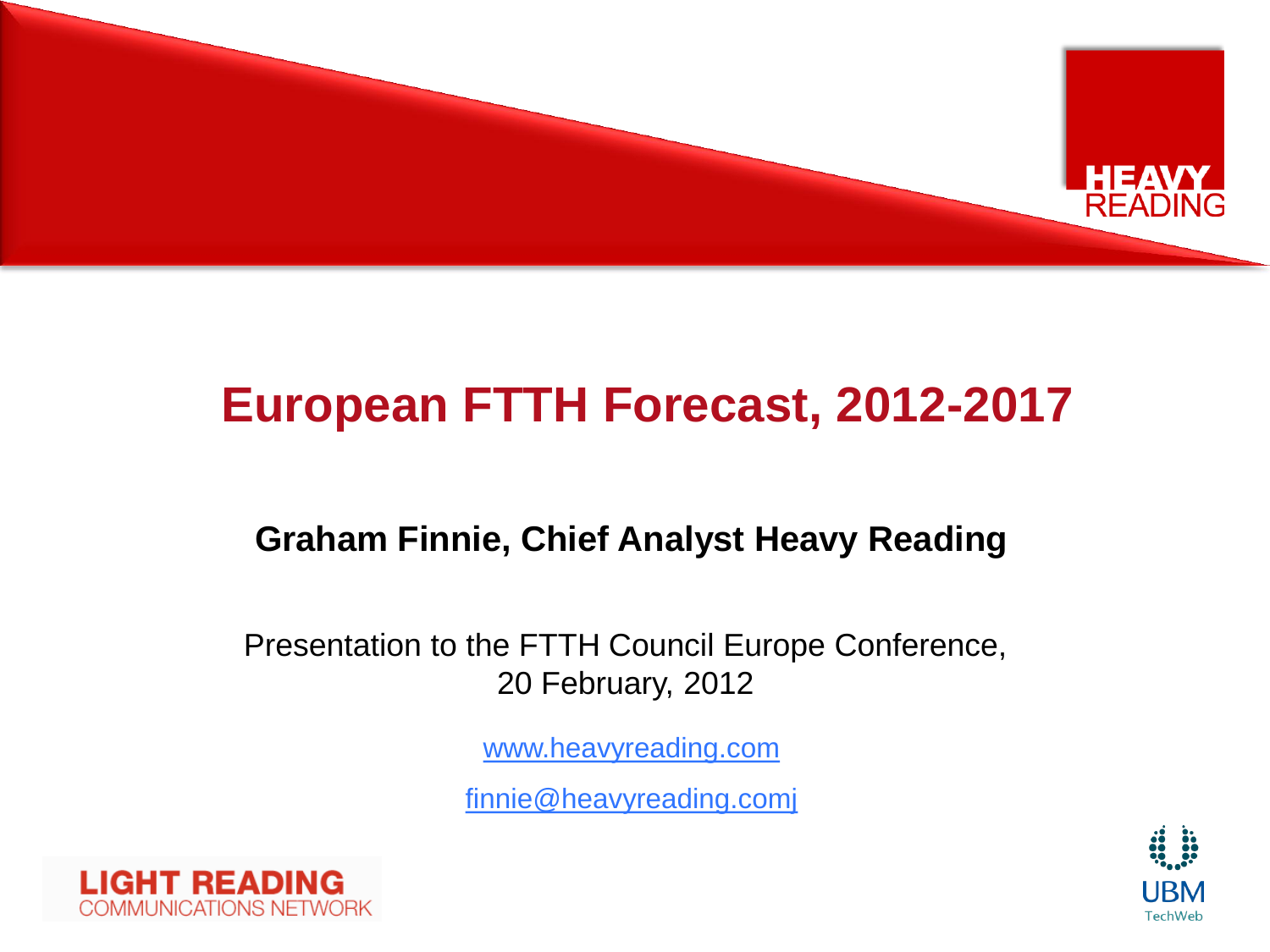# Introduction

- **Based on individual analyses of 21 countries, and brief reviews of a further 22 countries**
- **Covers a total of just over 310 million households, 197 million in the EU and 105 million outside the EU**
- **Overall forecast up on last year**
	- o Strong progress, and updated information on current penetration, in Bulgaria, Finland, Russia and Sweden, among others
	- o Some major incumbent deployments, e.g. In Portugal and Spain, on track
	- o Steady progress in others, including Denmark and the Netherlands

#### • **Gap between best and worst performers is widening**

- o Very slow progress in major Western European countries including Germany, Italy and the UK, as well as smaller territories such as Belgium, Austria and Switzerland, mean that these countries are 5-10 years behind the best
- o Though there are exceptions, non-EU doing better than EU, in general: forecast for EU area is actually down on the previous year.

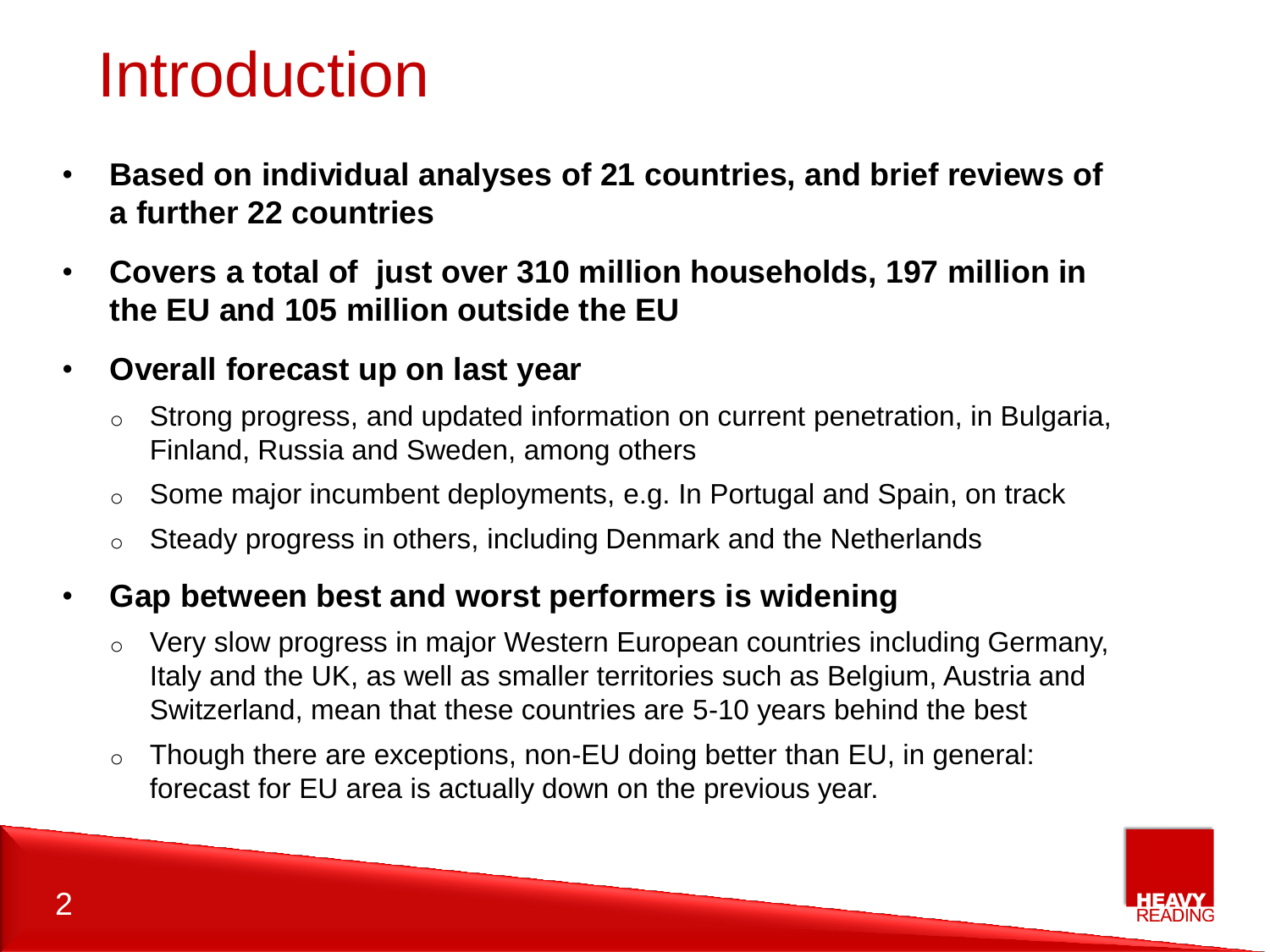| <b>LEADING INDICATOR</b>                                                               | <b>DEVELOPMENTS OVER THE PAST 12 MONTHS</b>                                                                                                                                                                          | POTENTIAL DEVELOPMENTS OVER THE NEXT 12 MONTHS                                                                                                                  |  |  |  |  |  |  |  |  |  |  |
|----------------------------------------------------------------------------------------|----------------------------------------------------------------------------------------------------------------------------------------------------------------------------------------------------------------------|-----------------------------------------------------------------------------------------------------------------------------------------------------------------|--|--|--|--|--|--|--|--|--|--|
|                                                                                        | <b>Demand-Oriented Indicators</b>                                                                                                                                                                                    |                                                                                                                                                                 |  |  |  |  |  |  |  |  |  |  |
| Marketing and take-up<br>of third generation<br>broadband services (at<br>$20Mbit/s +$ | Positive: Average speed per household continues to rise rapidly, paving<br>the way for FTTH. Speedtest showed average downstream speed at<br>around 17Mbit/s, up around 25% on the year                              | Neutral: We expect the rise in average speed will continue in<br>2013, though there was some evidence to suggest that the speed<br>of the rise has been slowing |  |  |  |  |  |  |  |  |  |  |
| <b>Consumer</b><br>electronics-PCs,<br>digital cameras, HDTV,<br>etc                   | Neutral: 2012 was a slow year for PCs and TVs, but this was offset by<br>the tablet boom and by rapid growth in devices per home, as well as<br>generally high growth in device opwnership in some eastern countries | Neutral: number of devices per home will continue to multiply,<br>but no great impact from 3DTV or other higher bandwidth devices<br>is likely in the near term |  |  |  |  |  |  |  |  |  |  |
| <b>Services that drive</b><br>higher-speed<br>broadband                                | Neutral: downstream services based on VDSL can support all current<br>services, but the rise in uploading of photos, videos and Cloud services is<br>driving a need for more symmetrical bandwidth                   | Neutral: although there is no killer app for FTTH in sight, the rise<br>in upstream demand will likely continue.                                                |  |  |  |  |  |  |  |  |  |  |
| <b>Supply-Oriented Indicators</b>                                                      |                                                                                                                                                                                                                      |                                                                                                                                                                 |  |  |  |  |  |  |  |  |  |  |
| <b>Stated attitudes and</b><br>plans of incumbent<br>telcos                            | Neutral: Generally very slow in many large Western countries, but things<br>are improving, with the Netherlands Spain, Portugal and Turkey leading a<br>new incumbent charge.                                        | Neutral: The picture will continue to be very mixed, with other<br>incumbents gradually joining the FTTH move but some sticking<br>with VDSL for now            |  |  |  |  |  |  |  |  |  |  |
| <b>Competitive and</b><br>entrepreneurial telco<br>plans and their impact              | Positive: New entrants have had a big impact in Russia, Turkey,<br>Bulgaria, Romania and many of the most dynamic markets, and growth in<br>these countries will continue                                            | Positive: we expect continuing good growth through the next<br>few years in these countries                                                                     |  |  |  |  |  |  |  |  |  |  |
| Muni and utiliy plans<br>and their impact                                              | Positive: municipal and utility deployment in Denmark, Netherlands (now<br>KPN), Norway and Sweden all saw good growth in homes connected in<br>2012, and Germany also began to make some progress                   | Neutral: while there will continue to be growth in existing<br>projects, we do not expect major new projects in other countries.                                |  |  |  |  |  |  |  |  |  |  |
| <b>Impact of cable MSOs</b>                                                            | Neutral: Cable MSOs had a big impact in 2011 and 2012 with 50-<br>100Mbit/s + products; many incumbents have responded with VDSL, but<br>it may push some to FTTH                                                    | Neutral: the VDSL build-out continue for now, but ultimately<br>cable MSOs are likely to force many incumbents to build a true<br>FTTH network                  |  |  |  |  |  |  |  |  |  |  |
| Impact of mobile<br>broadband                                                          | Neutral: Some substitution of fixed broadband, and diversion of capital,<br>but counterbalanced by need for fiber backhaul                                                                                           | Neutral: No major change in current situation is foreseen                                                                                                       |  |  |  |  |  |  |  |  |  |  |
| <b>Green-field housing</b><br>and construction                                         | Negative: House-building has been hit hard by the recession and<br>remains far below its peak.                                                                                                                       | Negative: no sign house building will pick up enough in the near<br>term to make any real difference for FTTH                                                   |  |  |  |  |  |  |  |  |  |  |
|                                                                                        | <b>Other Indicators</b>                                                                                                                                                                                              |                                                                                                                                                                 |  |  |  |  |  |  |  |  |  |  |
| Impact of equipment<br>cost and construction<br>trends                                 | Neutral: Although cost of both construction and electronics continues to<br>fall slowly, it is probably not enough to have a major impact                                                                            | Neutral: Costs will continue to fall, but without having a major<br>impact on network builder behavior                                                          |  |  |  |  |  |  |  |  |  |  |
| Impact of copper-based<br><b>DSL</b> developments                                      | Negative: DSL vectoring, bonding and other developments are leading<br>some operators to consider DSL anew and postpone FTTH                                                                                         | Neutral: Vectoring has still to deliver on its promise to make a<br>real impact here                                                                            |  |  |  |  |  |  |  |  |  |  |
| <b>Regulatory and political</b><br>changes at European<br>and national level           | Negative: Despite positive moves at both regional and national level,<br>regulation has failed to have a continent-wide impact yet, and the €9bn<br>CEF facility was cut to €1bn                                     | Positive: the barriers that have held back many plans are<br>steadily being removed                                                                             |  |  |  |  |  |  |  |  |  |  |
| <b>Macro-economic</b><br>environment                                                   | Neutral: despite the poor outlook, operators in some badly affected<br>territories like Portugal and Spain have continued to build                                                                                   | Neutral: on balance, 2013 seems likely to see a gradual<br>improvement, but the situation is not yet clear                                                      |  |  |  |  |  |  |  |  |  |  |
| <b>FTTH development</b><br>outside Europe and its<br>political & commercial            | Neutral: although some European countries are falling far behind other<br>world regions, it has had only a muted effect on European politicians and                                                                  | Neutral: little sign yet that this is about to really explode as a<br>political issue                                                                           |  |  |  |  |  |  |  |  |  |  |
| <i>impact</i>                                                                          | the public to date                                                                                                                                                                                                   |                                                                                                                                                                 |  |  |  |  |  |  |  |  |  |  |

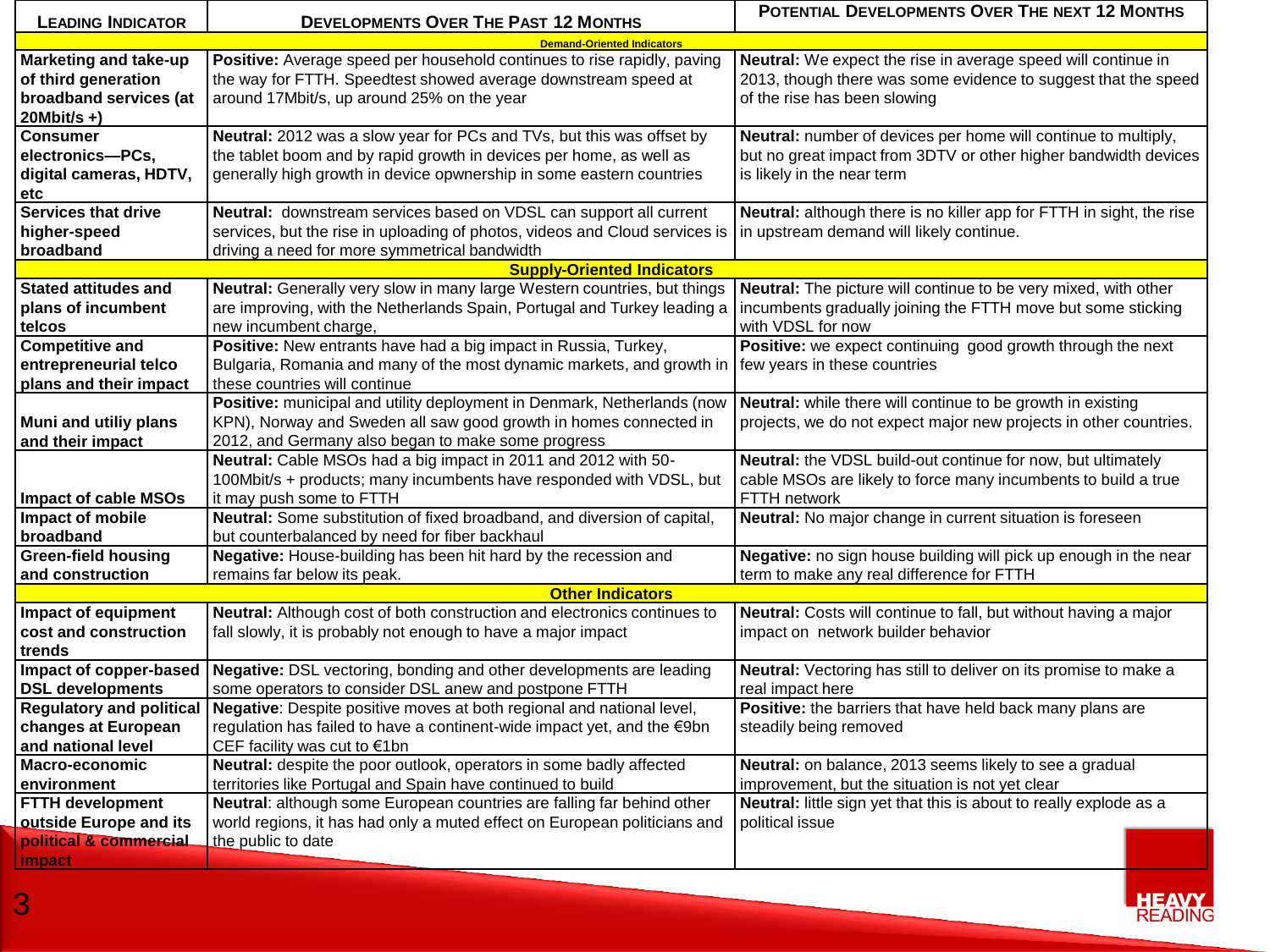# Positive Leading Indicators In 2012/2013

- Massive drive to FTTB in Eastern Europe will continue, driven by competition, strong demand and low costs
- High penetration/conversion rate encouraging some to build out further
- Average broadband line speed continues to grow fast, priming the market for FTTH
- The case for FTTH is strengthening as costs continue to fall and as the evidence for lower opex and energy costs grows
- Devices per home increasing; user-generated video and photography helping to drive higher upload demand

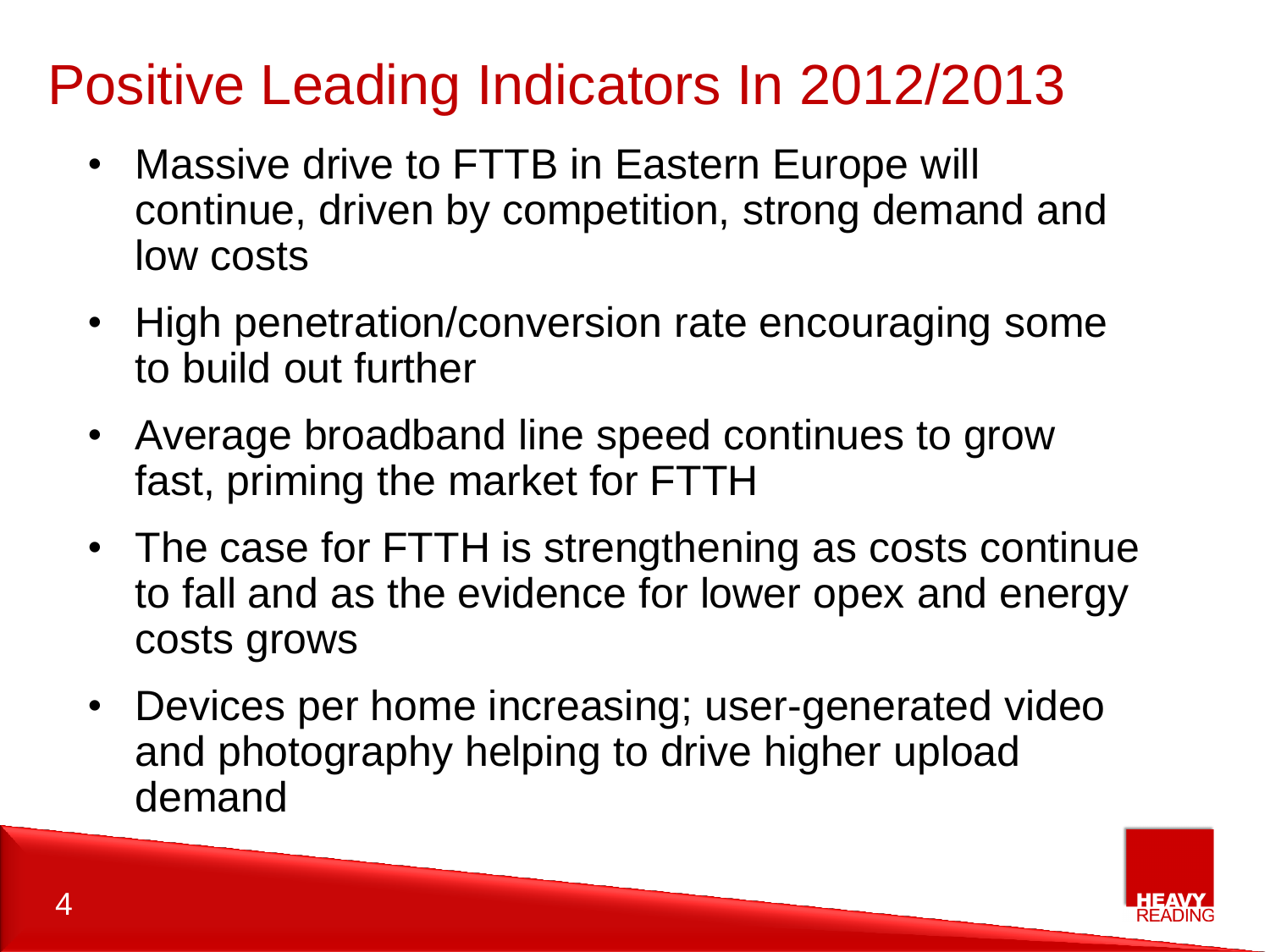### Secrets of Success: The Ten Percent Club

| <b>COUNTRY</b>  | <b>H-HOLD FTTH PEN,</b><br><b>END 2013 (EST)</b> | <b>FACTORS DRIVING SUCCESS</b>                                             |
|-----------------|--------------------------------------------------|----------------------------------------------------------------------------|
|                 |                                                  |                                                                            |
| <b>Bulgaria</b> | 20.2%                                            | Strong entrepreneurial Ethernet LAN sector; little DSL; low deployment     |
|                 |                                                  | costs; private sector investment                                           |
| <b>Denmark</b>  | 14.2%                                            | Strategic decision by regional electricity utilities to invest in FTTH     |
| Estonia         | 13.2%                                            | Incumbent (owned by TeliaSonera) took strategic decision to shift to       |
|                 |                                                  | FTTH                                                                       |
| Latvia          | 18.6%                                            | Incumbent took strategic decision to shift to FTTH                         |
| Lithuania       | 33.2%                                            | Incumbent took strategic decision to shift to FTTH; multiple other players |
|                 |                                                  | also building rival fiber networks                                         |
| Norway          | 21.6%                                            | Alternative utility-owned telco created highly successful high ARPU        |
|                 |                                                  | triple-play model                                                          |
| Portugal        | 13.4%                                            | Early entry by two CLECs impelled major shift to FTTH by incumbent;        |
|                 |                                                  | successful build model based on low deployment costs                       |
| <b>Russia</b>   | 16.8%                                            | Very low cost build model based on FTTB and cheap Ethernet switches;       |
|                 |                                                  | little DSL; multiple well-funded entrepreneurial builders                  |
| Slovakia        | 15.1%                                            | Strong competition between incumbent and a well-funded rival               |
| Slovenia        | 14.8%                                            | Strong competition between incumbent and rival                             |
| Sweden          | 27.5%                                            | Led by municipalities and housing associations, as well as some early      |
|                 |                                                  | entrepreneurial builds; incumbent also now involved                        |

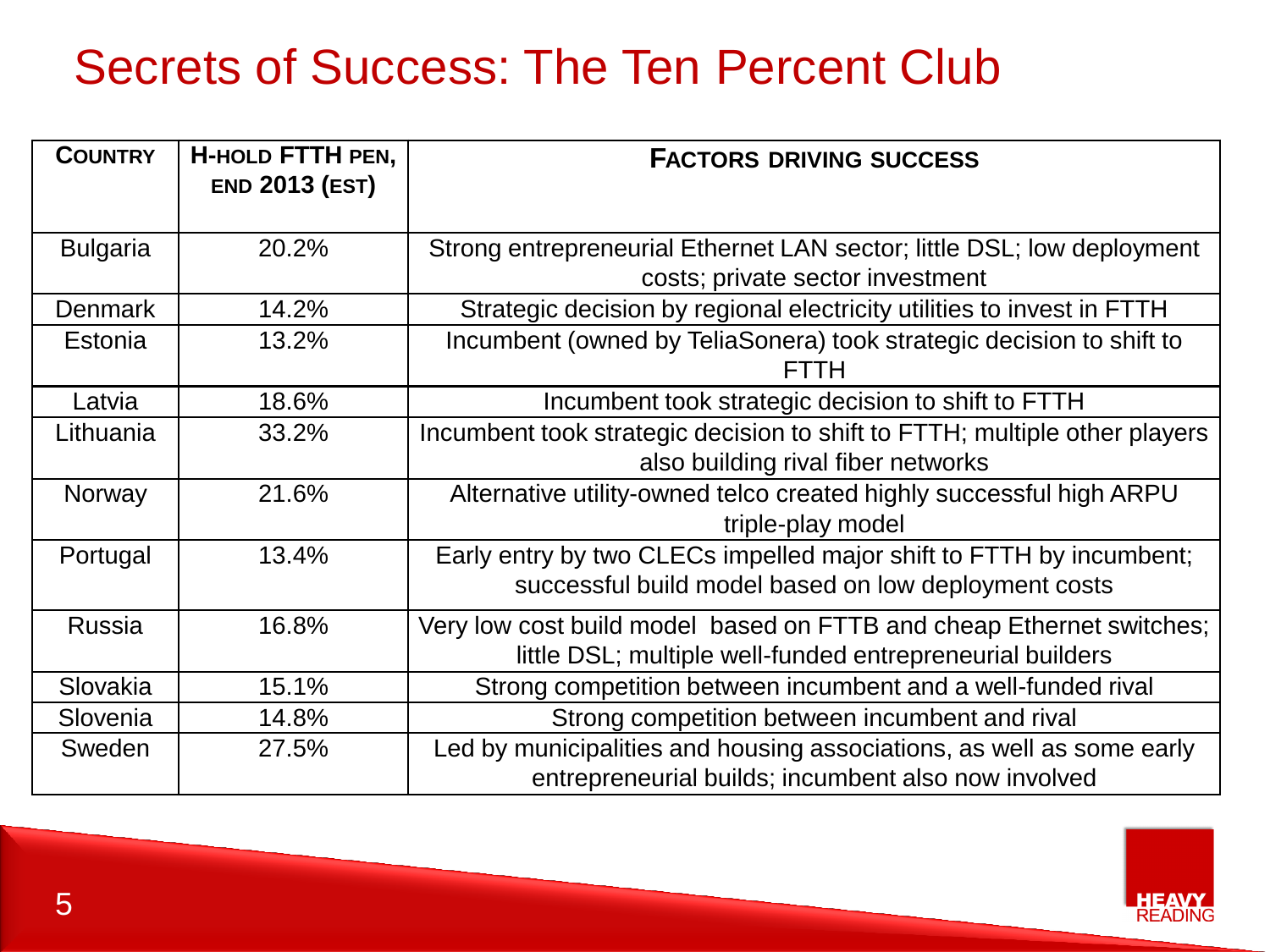### Negative Leading Indicators In 2012/2013

- No really compelling application yet that requires a fiber connection; poor year for new PC and TV sales
- Many Western European incumbents are still sceptical about business case for FTTH, and technologies like VDSL vectoring are leading to further postponements
- Poor conversion rate in others such as France
- Muni movement making slow progress in some countries, especially Germany
- EU severely cut CEF, which might have helped kick-start broadband in some territories

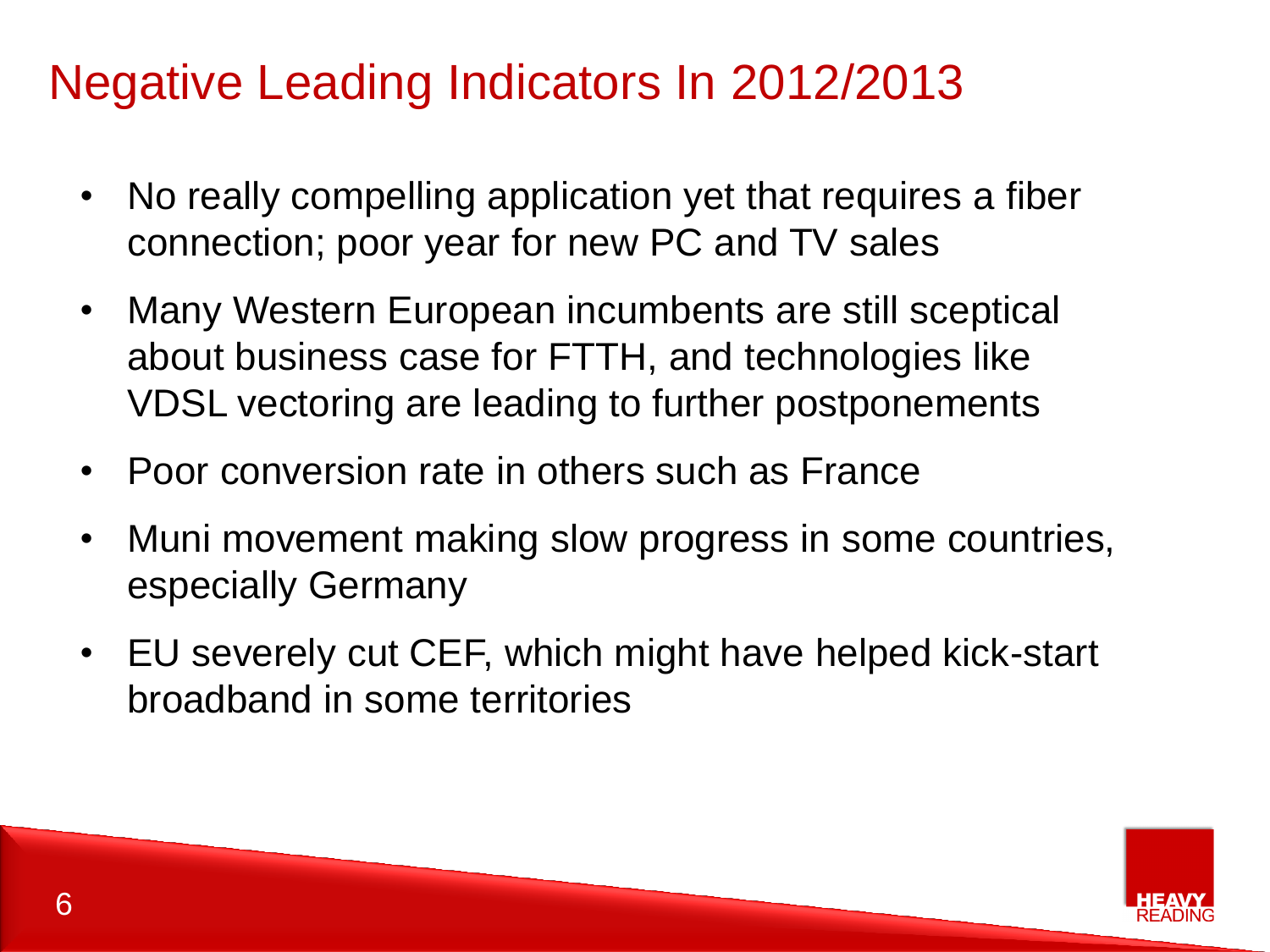# The Incumbent FTTH Gap



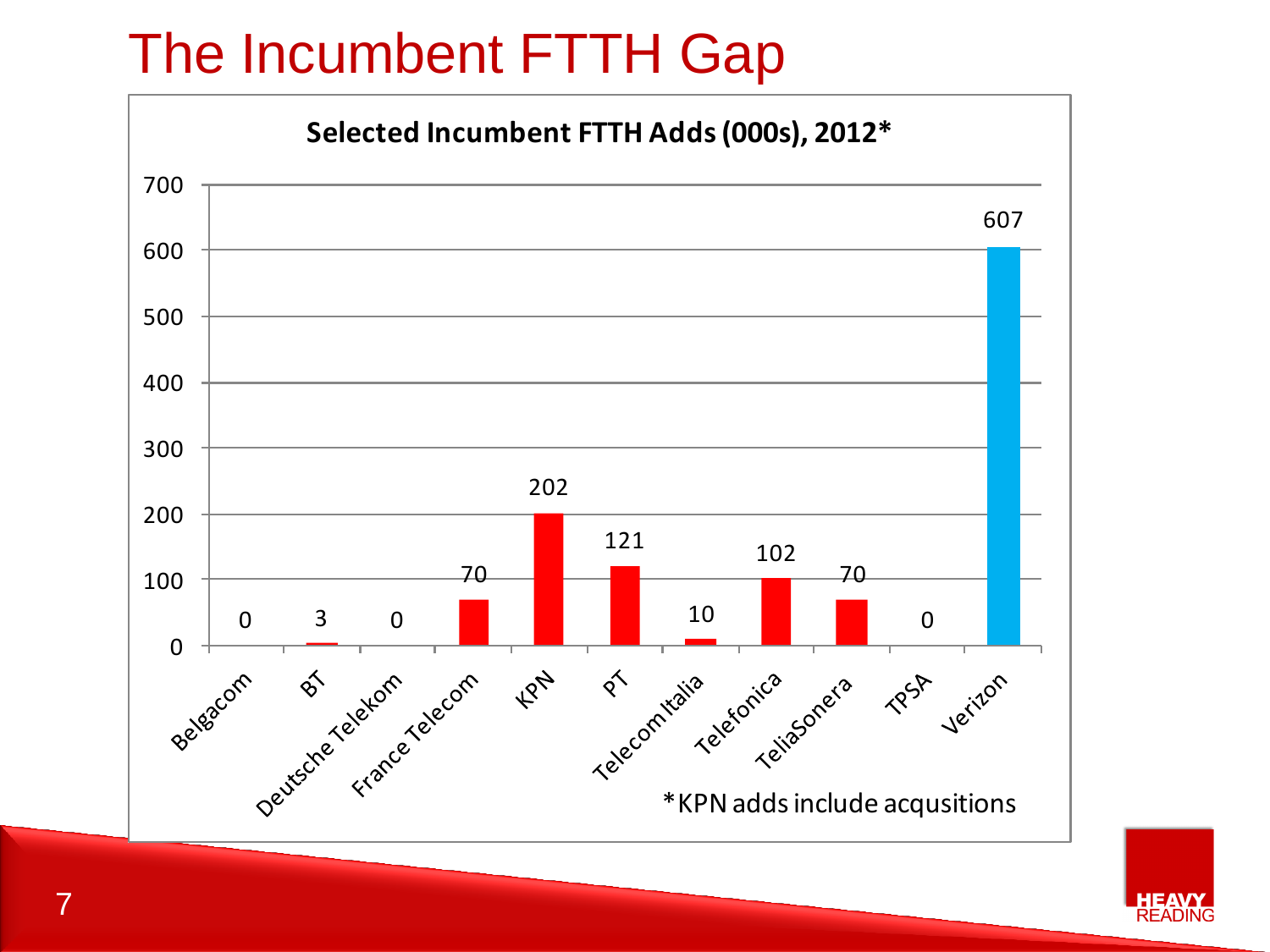# European Region FTTH Forecast



**Note: Households connected directly to fiber and apartment connected via basement fiber termination (FTTB)**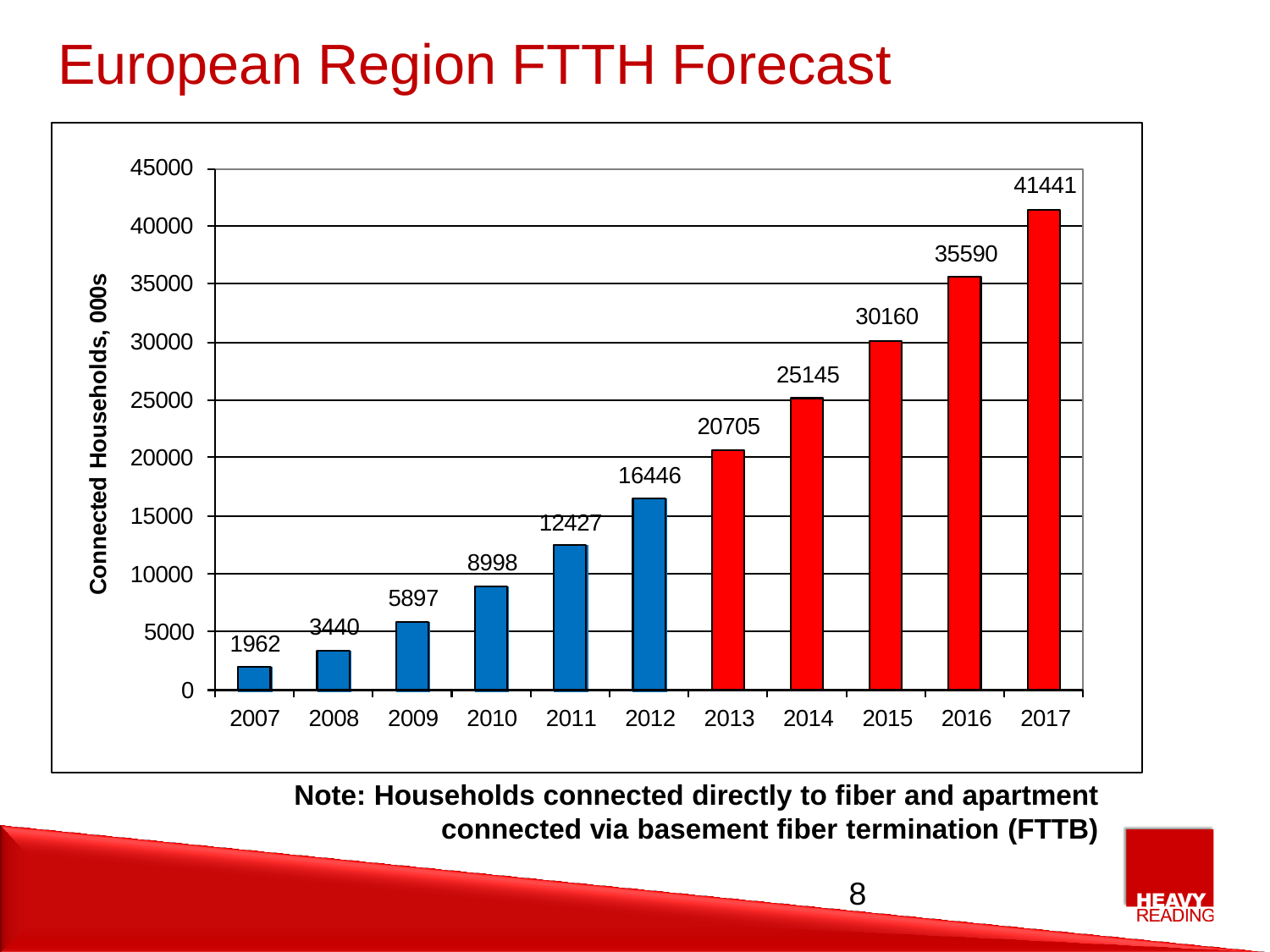#### Top FTTH Countries In 2017\*, By Number Of Connected Households

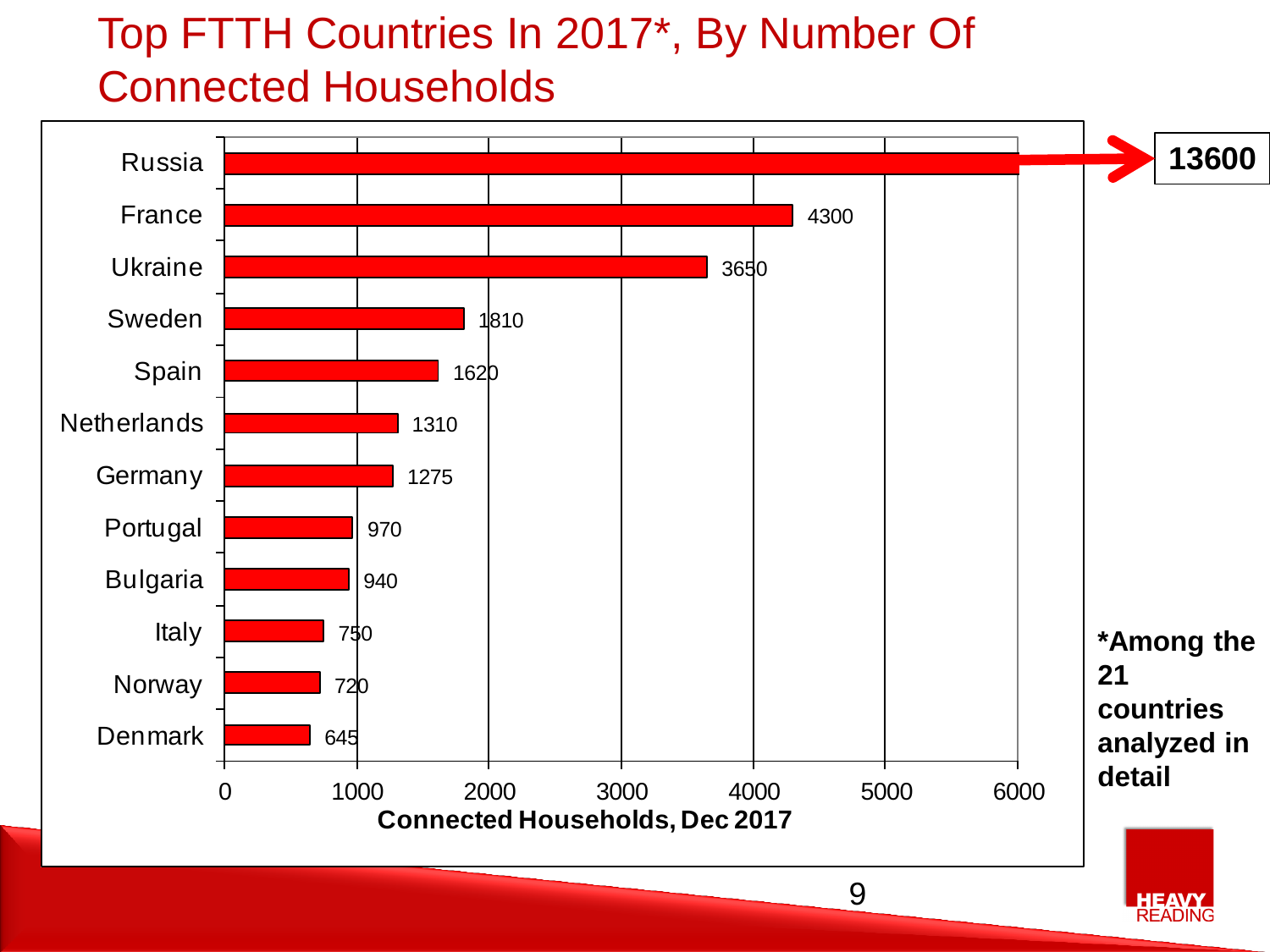#### Top FTTH Countries In Europe, 2017\*, By Household Penetration



**\*Among the 21 countries analyzed in detail**

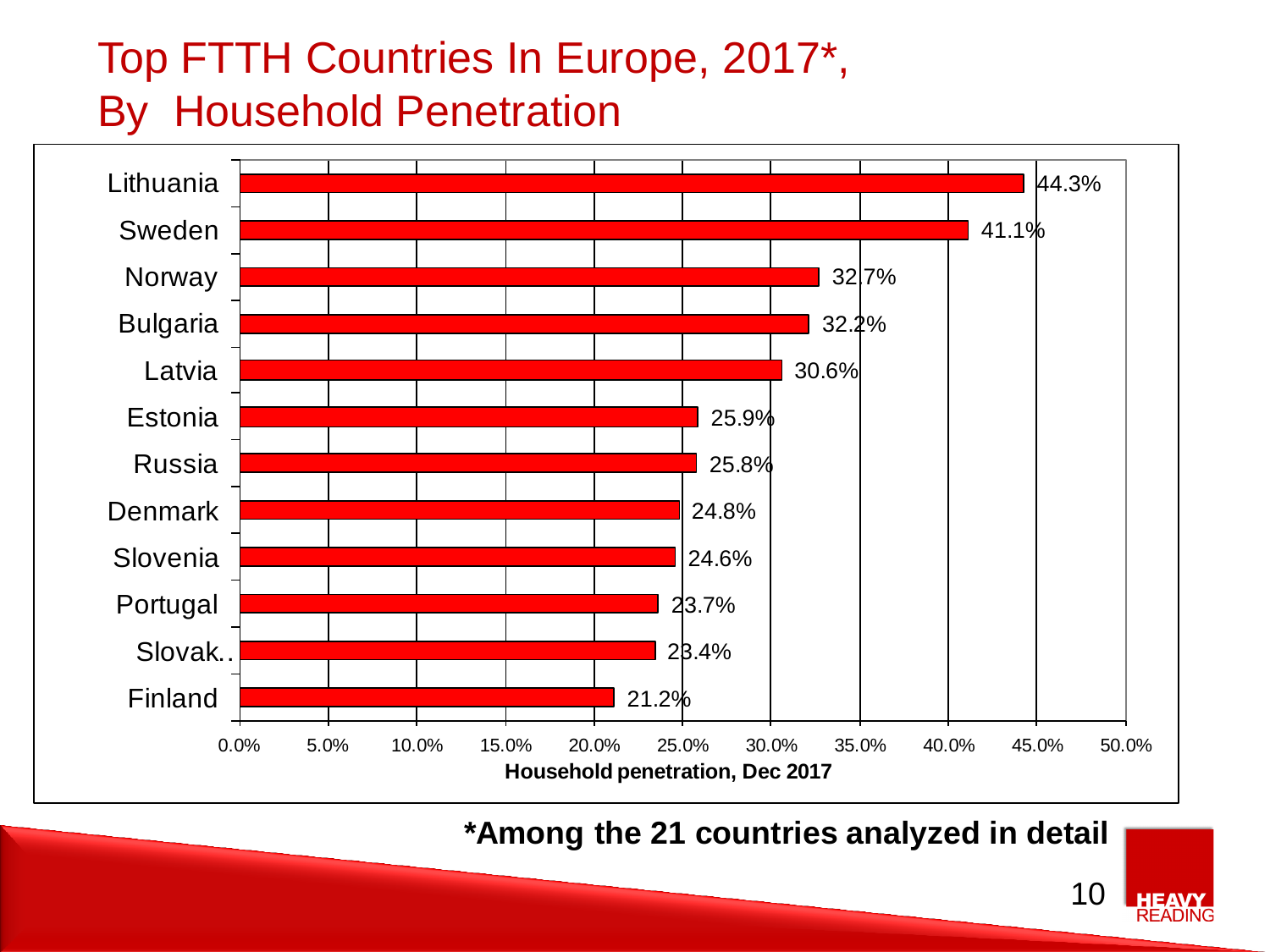#### FTTH Connections In Europe, 2017, By Type Of Builder



Note:  $ILEC =$ former incumbent monopoly telco  $(PTT)$ . CLEC = competitive or alternative telco or broadband provider. Muni/Utility = network built by municipal local authority or by a power utility

11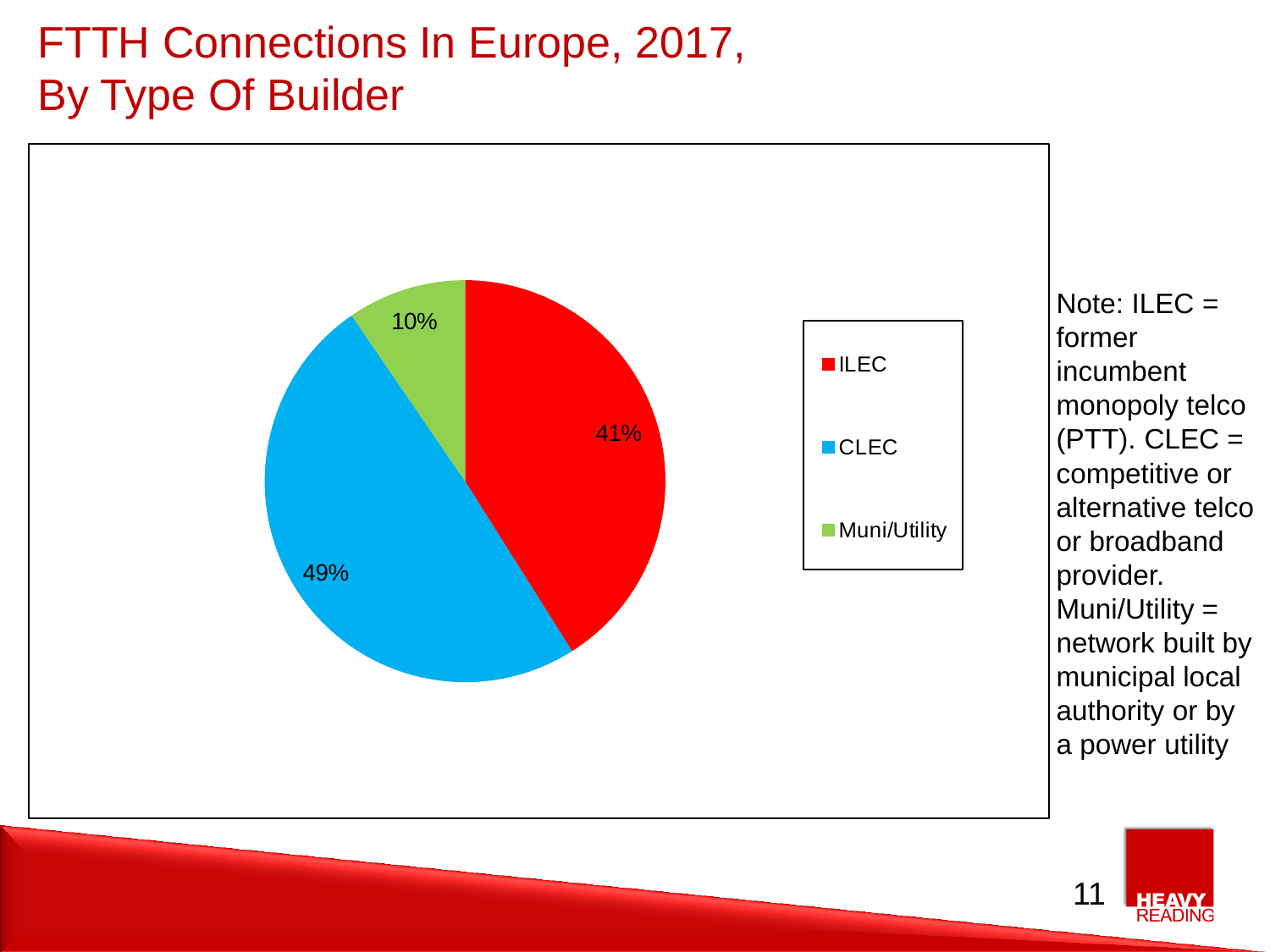## The Race To FTTH Maturity

| Country               |  |  |  |  |  |  | 2007 2008 2009 2010 2011 2012 2013 2014 2015 2016 2017 2018 2019 | 2020 2021                                                                  | 2022 2022 | <b>After</b> |                            |
|-----------------------|--|--|--|--|--|--|------------------------------------------------------------------|----------------------------------------------------------------------------|-----------|--------------|----------------------------|
| Japan                 |  |  |  |  |  |  |                                                                  |                                                                            |           |              |                            |
| Korea                 |  |  |  |  |  |  |                                                                  |                                                                            |           |              |                            |
| China                 |  |  |  |  |  |  |                                                                  |                                                                            |           |              |                            |
| <b>Taiwan</b>         |  |  |  |  |  |  |                                                                  |                                                                            |           |              | <b>Note: chart</b>         |
| <b>Australia</b>      |  |  |  |  |  |  |                                                                  |                                                                            |           |              | shows the                  |
| <b>USA</b>            |  |  |  |  |  |  |                                                                  |                                                                            |           |              | year in                    |
| Canada                |  |  |  |  |  |  |                                                                  |                                                                            |           |              | which each                 |
| <b>Russia</b>         |  |  |  |  |  |  |                                                                  |                                                                            |           |              | territory is               |
| <b>France</b>         |  |  |  |  |  |  |                                                                  |                                                                            |           |              | expected on                |
| Germany               |  |  |  |  |  |  |                                                                  |                                                                            |           |              | current                    |
| Italy                 |  |  |  |  |  |  |                                                                  |                                                                            |           |              | trends and                 |
| <b>UK</b>             |  |  |  |  |  |  |                                                                  |                                                                            |           |              | plans to                   |
| <b>Spain</b>          |  |  |  |  |  |  |                                                                  |                                                                            |           |              | achieve                    |
| Sweden                |  |  |  |  |  |  |                                                                  |                                                                            |           |              | "FTTH                      |
| <b>Netherlands</b>    |  |  |  |  |  |  |                                                                  |                                                                            |           |              | maturity",<br>defined here |
| Portugal              |  |  |  |  |  |  |                                                                  |                                                                            |           |              | as 20%                     |
| <b>Switzerland</b>    |  |  |  |  |  |  |                                                                  |                                                                            |           |              | household                  |
| <b>Denmark</b>        |  |  |  |  |  |  |                                                                  |                                                                            |           |              | penetration                |
| <b>EUROPEAN UNION</b> |  |  |  |  |  |  |                                                                  |                                                                            |           |              | of FTTH or                 |
|                       |  |  |  |  |  |  |                                                                  | 2007 2008 2009 2010 2011 2012 2013 2014 2015 2016 2017 2018 2019 2020 2021 | 2022 2022 | <b>After</b> | <b>FTTB</b>                |



12